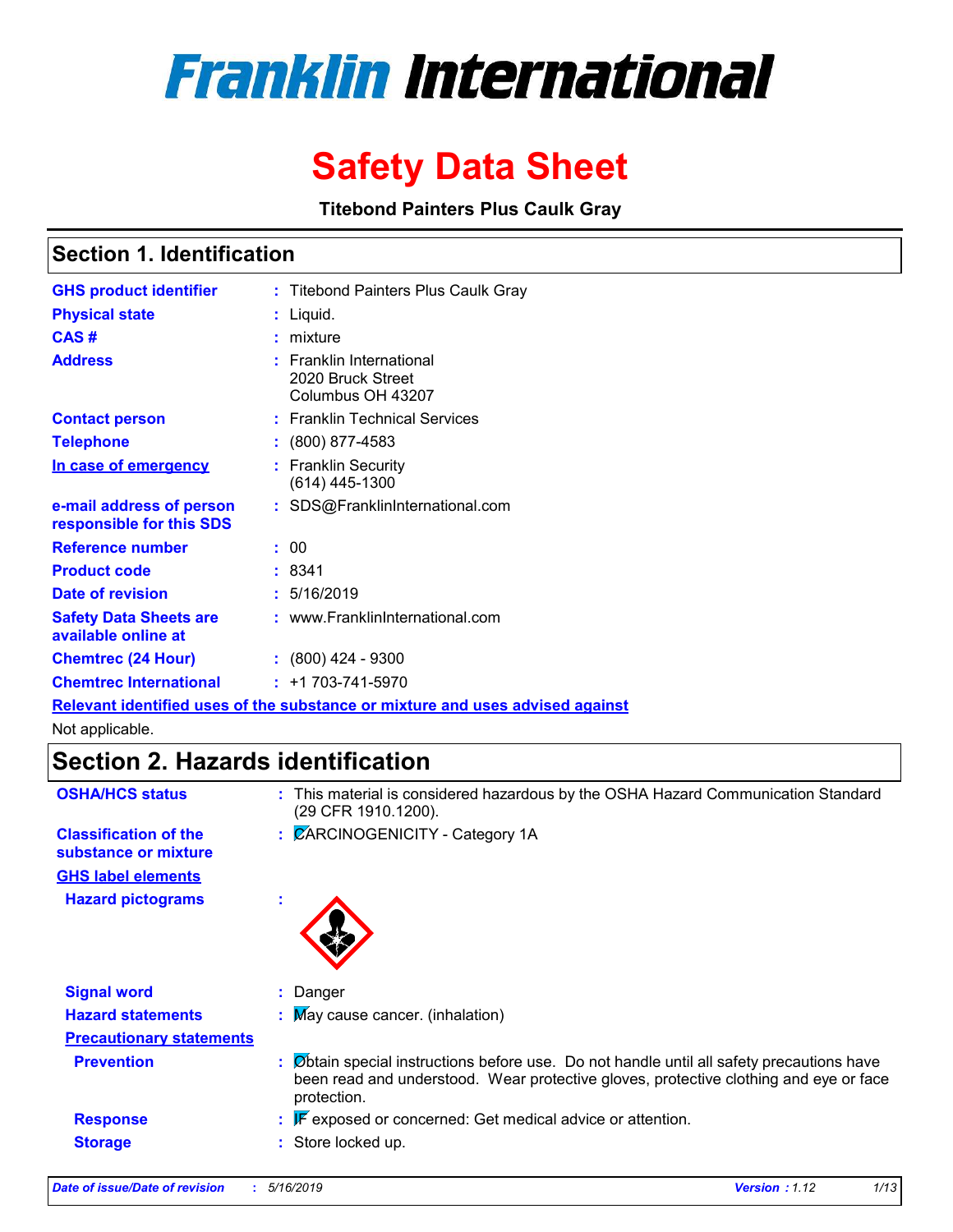### **Section 2. Hazards identification**

| <b>Disposal</b>                              | : Dispose of contents and container in accordance with all local, regional, national and<br>international regulations. |
|----------------------------------------------|------------------------------------------------------------------------------------------------------------------------|
| <b>Supplemental label</b><br><b>elements</b> | : Avoid contact with skin and clothing. Wash thoroughly after handling.                                                |
| <b>Hazards not otherwise</b><br>classified   | : Prolonged or repeated contact may dry skin and cause irritation.                                                     |

### **Section 3. Composition/information on ingredients**

| <b>Substance/mixture</b> | : Mixture |
|--------------------------|-----------|
|                          |           |

| <b>Ingredient name</b> | %   | <b>CAS number</b> |
|------------------------|-----|-------------------|
| ethanediol             | ∣≤3 | 107-21-1          |
| acetaldehyde           | l≤1 | 75-07-0           |
| vinyl acetate          | l≤1 | 108-05-4          |

Any concentration shown as a range is to protect confidentiality or is due to batch variation.

**There are no additional ingredients present which, within the current knowledge of the supplier and in the concentrations applicable, are classified as hazardous to health or the environment and hence require reporting in this section.**

**Occupational exposure limits, if available, are listed in Section 8.**

### **Section 4. First aid measures**

#### **Description of necessary first aid measures**

| <b>Eye contact</b>                                 | : Immediately flush eyes with plenty of water, occasionally lifting the upper and lower<br>eyelids. Check for and remove any contact lenses. Continue to rinse for at least 10<br>minutes. Get medical attention.                                                                                                                                                                                                                                                                                                                                                                                                                                                                                                                                                         |
|----------------------------------------------------|---------------------------------------------------------------------------------------------------------------------------------------------------------------------------------------------------------------------------------------------------------------------------------------------------------------------------------------------------------------------------------------------------------------------------------------------------------------------------------------------------------------------------------------------------------------------------------------------------------------------------------------------------------------------------------------------------------------------------------------------------------------------------|
| <b>Inhalation</b>                                  | : Remove victim to fresh air and keep at rest in a position comfortable for breathing. If it<br>is suspected that fumes are still present, the rescuer should wear an appropriate mask<br>or self-contained breathing apparatus. If not breathing, if breathing is irregular or if<br>respiratory arrest occurs, provide artificial respiration or oxygen by trained personnel. It<br>may be dangerous to the person providing aid to give mouth-to-mouth resuscitation.<br>Get medical attention. If unconscious, place in recovery position and get medical<br>attention immediately. Maintain an open airway. Loosen tight clothing such as a collar,<br>tie, belt or waistband.                                                                                       |
| <b>Skin contact</b>                                | : Wash skin thoroughly with soap and water or use recognized skin cleanser. Remove<br>contaminated clothing and shoes. Wash contaminated clothing thoroughly with water<br>before removing it, or wear gloves. Continue to rinse for at least 10 minutes. Get<br>medical attention. Wash clothing before reuse. Clean shoes thoroughly before reuse.                                                                                                                                                                                                                                                                                                                                                                                                                      |
| <b>Ingestion</b>                                   | : Wash out mouth with water. Remove dentures if any. Remove victim to fresh air and<br>keep at rest in a position comfortable for breathing. If material has been swallowed and<br>the exposed person is conscious, give small quantities of water to drink. Stop if the<br>exposed person feels sick as vomiting may be dangerous. Do not induce vomiting<br>unless directed to do so by medical personnel. If vomiting occurs, the head should be<br>kept low so that vomit does not enter the lungs. Get medical attention. Never give<br>anything by mouth to an unconscious person. If unconscious, place in recovery position<br>and get medical attention immediately. Maintain an open airway. Loosen tight clothing<br>such as a collar, tie, belt or waistband. |
| Most important symptoms/effects, acute and delayed |                                                                                                                                                                                                                                                                                                                                                                                                                                                                                                                                                                                                                                                                                                                                                                           |
| <b>Potential acute health effects</b>              |                                                                                                                                                                                                                                                                                                                                                                                                                                                                                                                                                                                                                                                                                                                                                                           |
| <b>Eye contact</b>                                 | : This product may irritate eyes upon contact.                                                                                                                                                                                                                                                                                                                                                                                                                                                                                                                                                                                                                                                                                                                            |
| <b>Inhalation</b>                                  | : No known significant effects or critical hazards.                                                                                                                                                                                                                                                                                                                                                                                                                                                                                                                                                                                                                                                                                                                       |
| <b>Skin contact</b>                                | : Defatting to the skin. May cause skin dryness and irritation.                                                                                                                                                                                                                                                                                                                                                                                                                                                                                                                                                                                                                                                                                                           |

**Ingestion :** No known significant effects or critical hazards.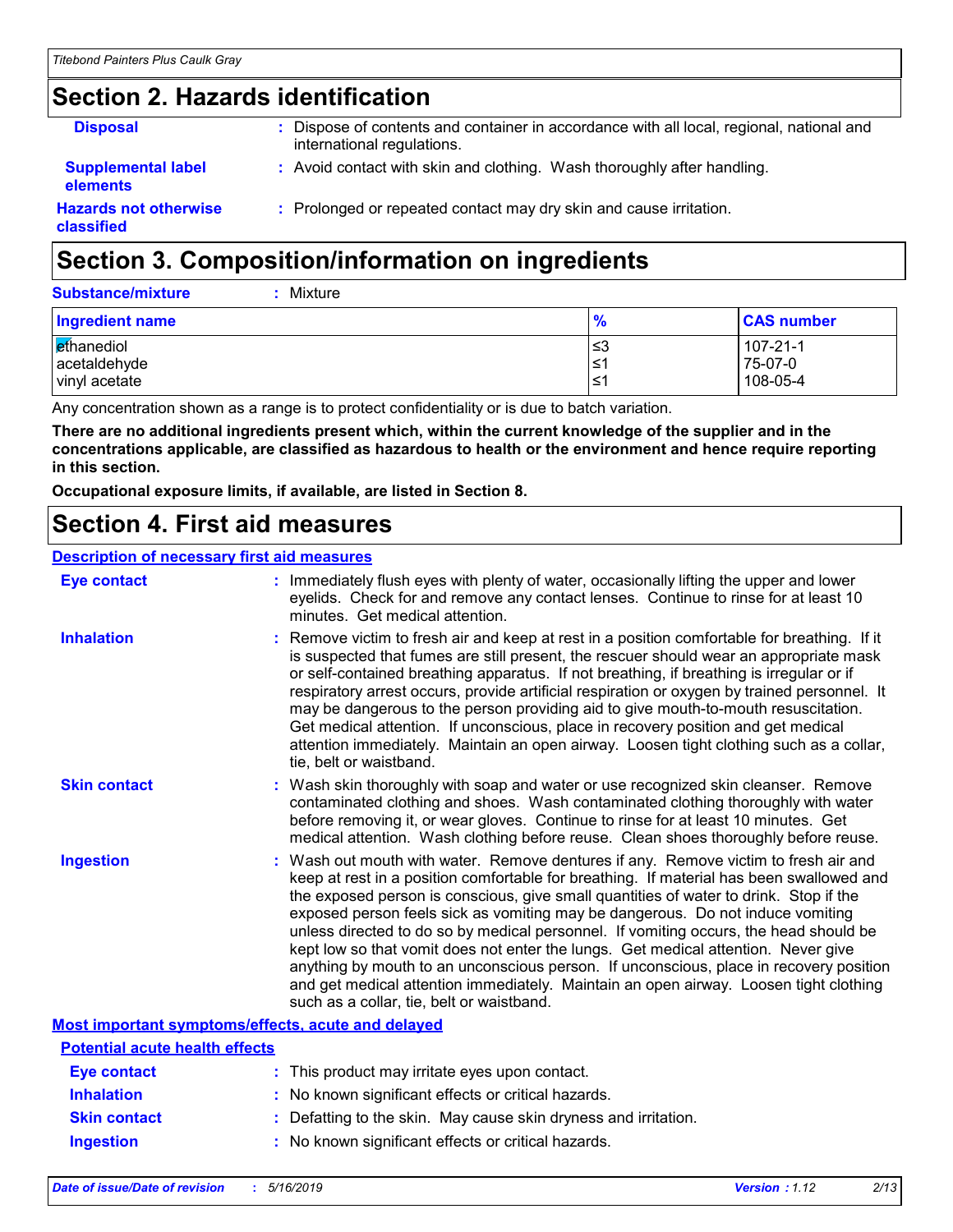### **Section 4. First aid measures**

| <b>Over-exposure signs/symptoms</b> |                                                                                                                                                                                                                                                                                                                                                                                                                 |
|-------------------------------------|-----------------------------------------------------------------------------------------------------------------------------------------------------------------------------------------------------------------------------------------------------------------------------------------------------------------------------------------------------------------------------------------------------------------|
| <b>Eye contact</b>                  | : No specific data.                                                                                                                                                                                                                                                                                                                                                                                             |
| <b>Inhalation</b>                   | : No specific data.                                                                                                                                                                                                                                                                                                                                                                                             |
| <b>Skin contact</b>                 | : Adverse symptoms may include the following:<br>irritation<br>dryness<br>cracking                                                                                                                                                                                                                                                                                                                              |
| <b>Ingestion</b>                    | : No specific data.                                                                                                                                                                                                                                                                                                                                                                                             |
|                                     | Indication of immediate medical attention and special treatment needed, if necessary                                                                                                                                                                                                                                                                                                                            |
| <b>Notes to physician</b>           | : Treat symptomatically. Contact poison treatment specialist immediately if large<br>quantities have been ingested or inhaled.                                                                                                                                                                                                                                                                                  |
| <b>Specific treatments</b>          | : No specific treatment.                                                                                                                                                                                                                                                                                                                                                                                        |
| <b>Protection of first-aiders</b>   | : No action shall be taken involving any personal risk or without suitable training. If it is<br>suspected that fumes are still present, the rescuer should wear an appropriate mask or<br>self-contained breathing apparatus. It may be dangerous to the person providing aid to<br>give mouth-to-mouth resuscitation. Wash contaminated clothing thoroughly with water<br>before removing it, or wear gloves. |
|                                     |                                                                                                                                                                                                                                                                                                                                                                                                                 |

**See toxicological information (Section 11)**

### **Section 5. Fire-fighting measures**

| <b>Extinguishing media</b>                               |                                                                                                                                                                                                     |
|----------------------------------------------------------|-----------------------------------------------------------------------------------------------------------------------------------------------------------------------------------------------------|
| <b>Suitable extinguishing</b><br>media                   | : Use an extinguishing agent suitable for the surrounding fire.                                                                                                                                     |
| Unsuitable extinguishing<br>media                        | : None known.                                                                                                                                                                                       |
| <b>Specific hazards arising</b><br>from the chemical     | : In a fire or if heated, a pressure increase will occur and the container may burst.                                                                                                               |
| <b>Hazardous thermal</b><br>decomposition products       | Decomposition products may include the following materials:<br>carbon dioxide<br>carbon monoxide                                                                                                    |
| <b>Special protective actions</b><br>for fire-fighters   | : Promptly isolate the scene by removing all persons from the vicinity of the incident if<br>there is a fire. No action shall be taken involving any personal risk or without suitable<br>training. |
| <b>Special protective</b><br>equipment for fire-fighters | : Fire-fighters should wear appropriate protective equipment and self-contained breathing<br>apparatus (SCBA) with a full face-piece operated in positive pressure mode.                            |

### **Section 6. Accidental release measures**

#### **Personal precautions, protective equipment and emergency procedures**

| For non-emergency<br>personnel   | : No action shall be taken involving any personal risk or without suitable training.<br>Evacuate surrounding areas. Keep unnecessary and unprotected personnel from<br>entering. Do not touch or walk through spilled material. Avoid breathing vapor or mist.<br>Provide adequate ventilation. Wear appropriate respirator when ventilation is<br>inadequate. Put on appropriate personal protective equipment. |
|----------------------------------|------------------------------------------------------------------------------------------------------------------------------------------------------------------------------------------------------------------------------------------------------------------------------------------------------------------------------------------------------------------------------------------------------------------|
| For emergency responders         | : If specialized clothing is required to deal with the spillage, take note of any information in<br>Section 8 on suitable and unsuitable materials. See also the information in "For non-<br>emergency personnel".                                                                                                                                                                                               |
| <b>Environmental precautions</b> | : Avoid dispersal of spilled material and runoff and contact with soil, waterways, drains<br>and sewers. Inform the relevant authorities if the product has caused environmental<br>pollution (sewers, waterways, soil or air).                                                                                                                                                                                  |
|                                  |                                                                                                                                                                                                                                                                                                                                                                                                                  |

**Methods and materials for containment and cleaning up**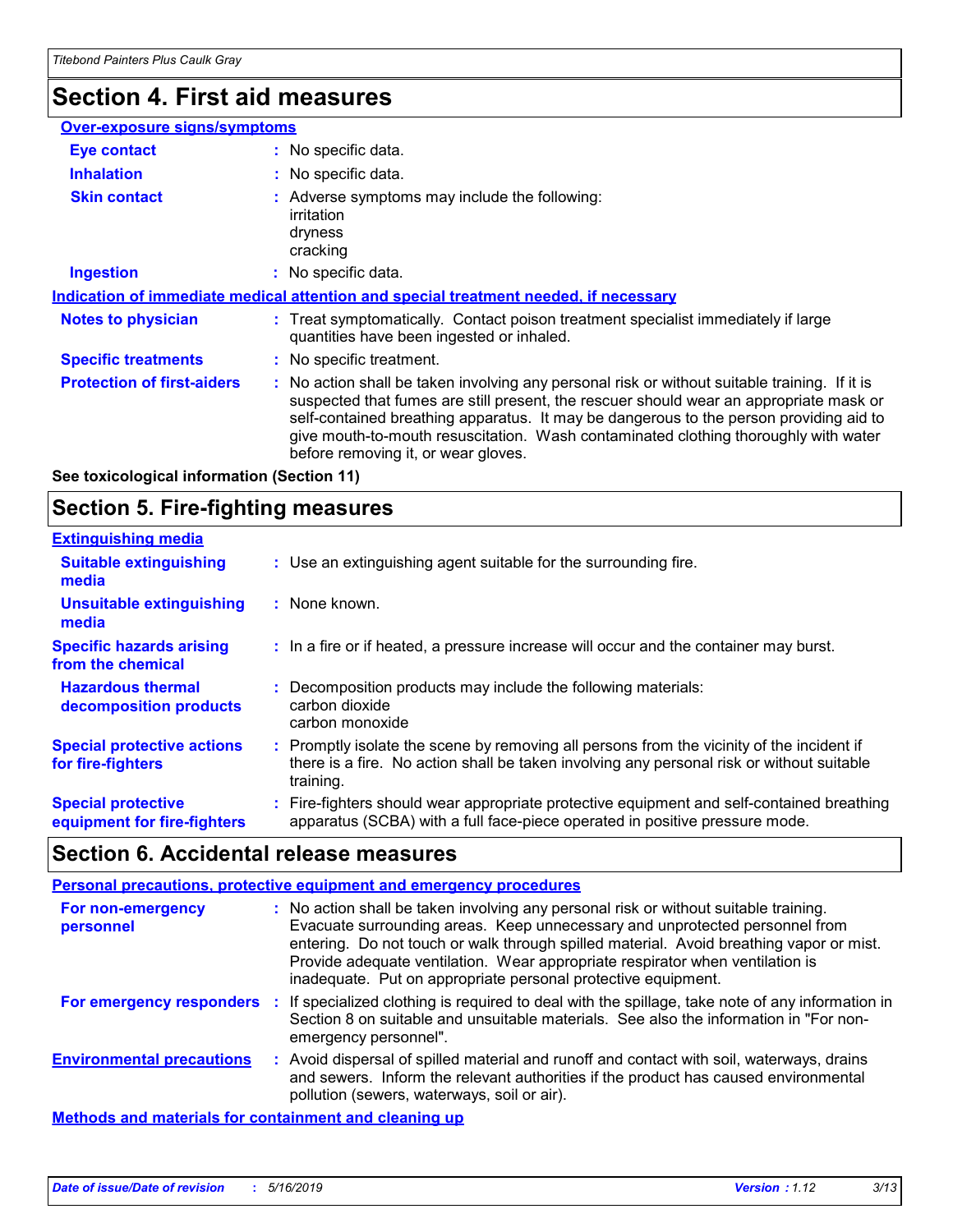#### **Section 6. Accidental release measures**

| <b>Small spill</b> | : Stop leak if without risk. Move containers from spill area. Dilute with water and mop up<br>if water-soluble. Alternatively, or if water-insoluble, absorb with an inert dry material and<br>place in an appropriate waste disposal container. Dispose of via a licensed waste<br>disposal contractor.                                                                                                                                                                                                                                                                                                                                                                                                     |
|--------------------|--------------------------------------------------------------------------------------------------------------------------------------------------------------------------------------------------------------------------------------------------------------------------------------------------------------------------------------------------------------------------------------------------------------------------------------------------------------------------------------------------------------------------------------------------------------------------------------------------------------------------------------------------------------------------------------------------------------|
| Large spill        | : Stop leak if without risk. Move containers from spill area. Approach release from<br>upwind. Prevent entry into sewers, water courses, basements or confined areas. Wash<br>spillages into an effluent treatment plant or proceed as follows. Contain and collect<br>spillage with non-combustible, absorbent material e.g. sand, earth, vermiculite or<br>diatomaceous earth and place in container for disposal according to local regulations<br>(see Section 13). Dispose of via a licensed waste disposal contractor. Contaminated<br>absorbent material may pose the same hazard as the spilled product. Note: see<br>Section 1 for emergency contact information and Section 13 for waste disposal. |

### **Section 7. Handling and storage**

#### **Advice on general occupational hygiene Conditions for safe storage, including any incompatibilities** Eating, drinking and smoking should be prohibited in areas where this material is **:** handled, stored and processed. Workers should wash hands and face before eating, drinking and smoking. Remove contaminated clothing and protective equipment before entering eating areas. See also Section 8 for additional information on hygiene measures. Do not store below the following temperature: 4.4444°C (40°F). Store in accordance **:** with local regulations. Store in original container protected from direct sunlight in a dry, cool and well-ventilated area, away from incompatible materials (see Section 10) and food and drink. Store locked up. Keep container tightly closed and sealed until ready for use. Containers that have been opened must be carefully resealed and kept upright to prevent leakage. Do not store in unlabeled containers. Use appropriate containment to avoid environmental contamination. See Section 10 for incompatible materials before handling or use. **Protective measures** : Put on appropriate personal protective equipment (see Section 8). Avoid exposure obtain special instructions before use. Do not handle until all safety precautions have been read and understood. Do not get in eyes or on skin or clothing. Do not ingest. Avoid breathing vapor or mist. If during normal use the material presents a respiratory hazard, use only with adequate ventilation or wear appropriate respirator. Keep in the original container or an approved alternative made from a compatible material, kept tightly closed when not in use. Empty containers retain product residue and can be hazardous. Do not reuse container. **Precautions for safe handling**

### **Section 8. Exposure controls/personal protection**

#### **Control parameters**

#### **Occupational exposure limits**

| <b>Ingredient name</b> | <b>Exposure limits</b>                                                         |
|------------------------|--------------------------------------------------------------------------------|
| Ethanediol             | OSHA PEL 1989 (United States, 3/1989).                                         |
|                        | CEIL: 50 ppm                                                                   |
|                        | CEIL: 125 mg/m <sup>3</sup>                                                    |
|                        | ACGIH TLV (United States, 3/2020).                                             |
|                        | STEL: 10 mg/m <sup>3</sup> 15 minutes. Form: Inhalable fraction. Aerosol only. |
|                        | STEL: 50 ppm 15 minutes. Form: Vapor fraction                                  |
|                        | TWA: 25 ppm 8 hours. Form: Vapor fraction                                      |
| acetaldehyde           | ACGIH TLV (United States, 3/2020).                                             |
|                        | $C: 25$ ppm                                                                    |
|                        | C: $45 \text{ mg/m}^3$                                                         |
|                        | OSHA PEL 1989 (United States, 3/1989).                                         |
|                        | TWA: 100 ppm 8 hours.                                                          |
|                        | TWA: $180 \text{ mg/m}^3$ 8 hours.                                             |
|                        | STEL: 150 ppm 15 minutes.                                                      |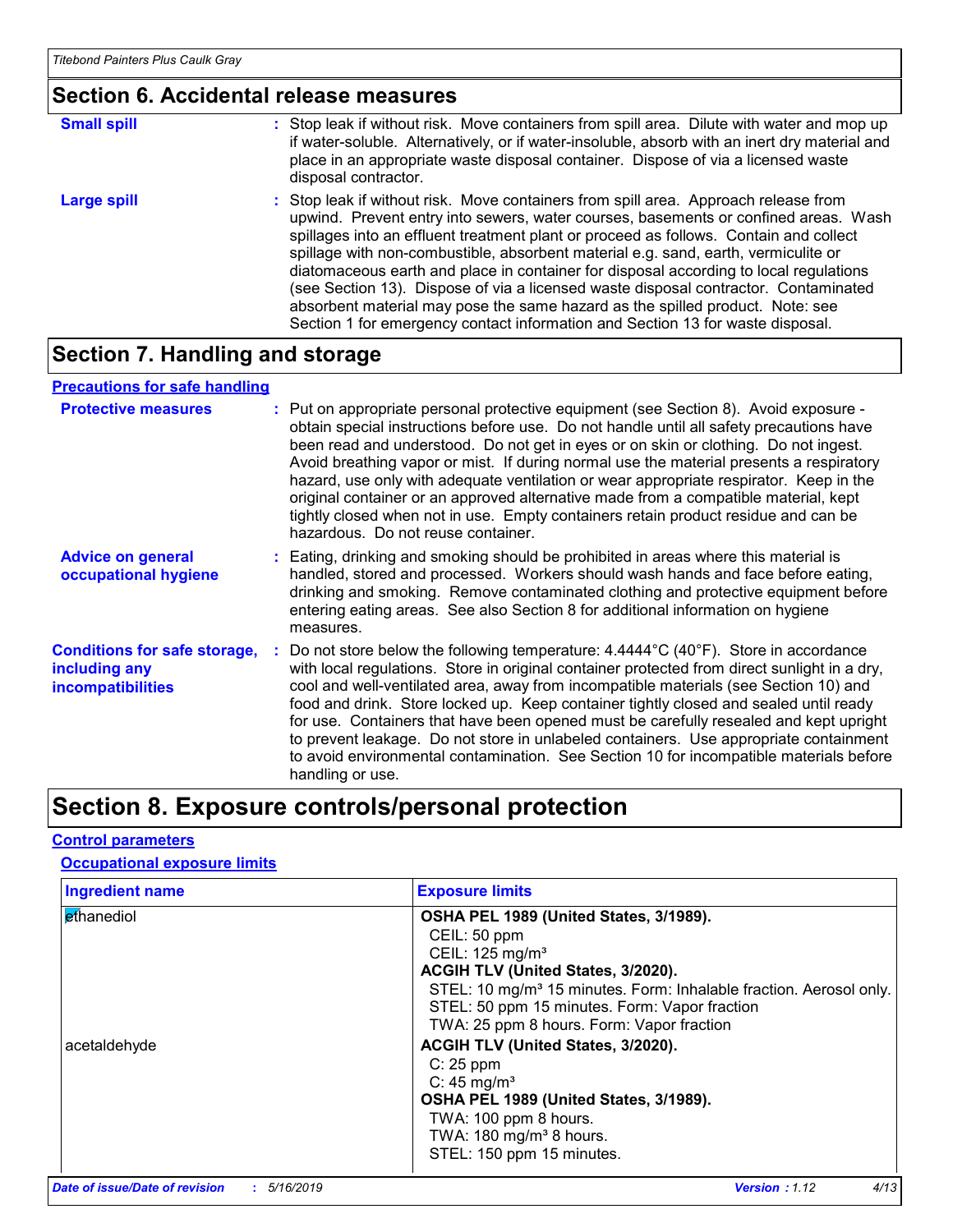### **Section 8. Exposure controls/personal protection**

| vinyl acetate                                     | STEL: 270 mg/m <sup>3</sup> 15 minutes.<br>OSHA PEL (United States, 5/2018).<br>TWA: 200 ppm 8 hours.<br>TWA: 360 mg/m <sup>3</sup> 8 hours.<br>ACGIH TLV (United States, 3/2020).<br>TWA: 10 ppm 8 hours.<br>TWA: 35 mg/m <sup>3</sup> 8 hours.<br>STEL: 15 ppm 15 minutes.<br>STEL: 53 mg/m <sup>3</sup> 15 minutes.<br>OSHA PEL 1989 (United States, 3/1989).<br>TWA: 10 ppm 8 hours.<br>TWA: 30 mg/m <sup>3</sup> 8 hours.<br>STEL: 20 ppm 15 minutes.<br>STEL: 60 mg/m <sup>3</sup> 15 minutes.<br>NIOSH REL (United States, 10/2016).<br>CEIL: 4 ppm 15 minutes.<br>CEIL: 15 mg/m <sup>3</sup> 15 minutes.     |
|---------------------------------------------------|----------------------------------------------------------------------------------------------------------------------------------------------------------------------------------------------------------------------------------------------------------------------------------------------------------------------------------------------------------------------------------------------------------------------------------------------------------------------------------------------------------------------------------------------------------------------------------------------------------------------|
| <b>Appropriate engineering</b><br><b>controls</b> | : If user operations generate dust, fumes, gas, vapor or mist, use process enclosures,<br>local exhaust ventilation or other engineering controls to keep worker exposure to<br>airborne contaminants below any recommended or statutory limits.                                                                                                                                                                                                                                                                                                                                                                     |
| <b>Environmental exposure</b><br>controls         | Emissions from ventilation or work process equipment should be checked to ensure<br>they comply with the requirements of environmental protection legislation. In some<br>cases, fume scrubbers, filters or engineering modifications to the process equipment<br>will be necessary to reduce emissions to acceptable levels.                                                                                                                                                                                                                                                                                        |
| <b>Individual protection measures</b>             |                                                                                                                                                                                                                                                                                                                                                                                                                                                                                                                                                                                                                      |
| <b>Hygiene measures</b>                           | Wash hands, forearms and face thoroughly after handling chemical products, before<br>eating, smoking and using the lavatory and at the end of the working period.<br>Appropriate techniques should be used to remove potentially contaminated clothing.<br>Wash contaminated clothing before reusing. Ensure that eyewash stations and safety<br>showers are close to the workstation location.                                                                                                                                                                                                                      |
| <b>Eye/face protection</b>                        | Safety eyewear complying with an approved standard should be used when a risk<br>assessment indicates this is necessary to avoid exposure to liquid splashes, mists,<br>gases or dusts. If contact is possible, the following protection should be worn, unless<br>the assessment indicates a higher degree of protection: safety glasses with side-<br>shields.                                                                                                                                                                                                                                                     |
| <b>Skin protection</b>                            |                                                                                                                                                                                                                                                                                                                                                                                                                                                                                                                                                                                                                      |
| <b>Hand protection</b>                            | Chemical-resistant, impervious gloves complying with an approved standard should be<br>worn at all times when handling chemical products if a risk assessment indicates this is<br>necessary. Considering the parameters specified by the glove manufacturer, check<br>during use that the gloves are still retaining their protective properties. It should be<br>noted that the time to breakthrough for any glove material may be different for different<br>glove manufacturers. In the case of mixtures, consisting of several substances, the<br>protection time of the gloves cannot be accurately estimated. |
| <b>Body protection</b>                            | : Personal protective equipment for the body should be selected based on the task being<br>performed and the risks involved and should be approved by a specialist before<br>handling this product.                                                                                                                                                                                                                                                                                                                                                                                                                  |
| <b>Other skin protection</b>                      | : Appropriate footwear and any additional skin protection measures should be selected<br>based on the task being performed and the risks involved and should be approved by a<br>specialist before handling this product.                                                                                                                                                                                                                                                                                                                                                                                            |
| <b>Respiratory protection</b>                     | Based on the hazard and potential for exposure, select a respirator that meets the<br>appropriate standard or certification. Respirators must be used according to a<br>respiratory protection program to ensure proper fitting, training, and other important<br>aspects of use.                                                                                                                                                                                                                                                                                                                                    |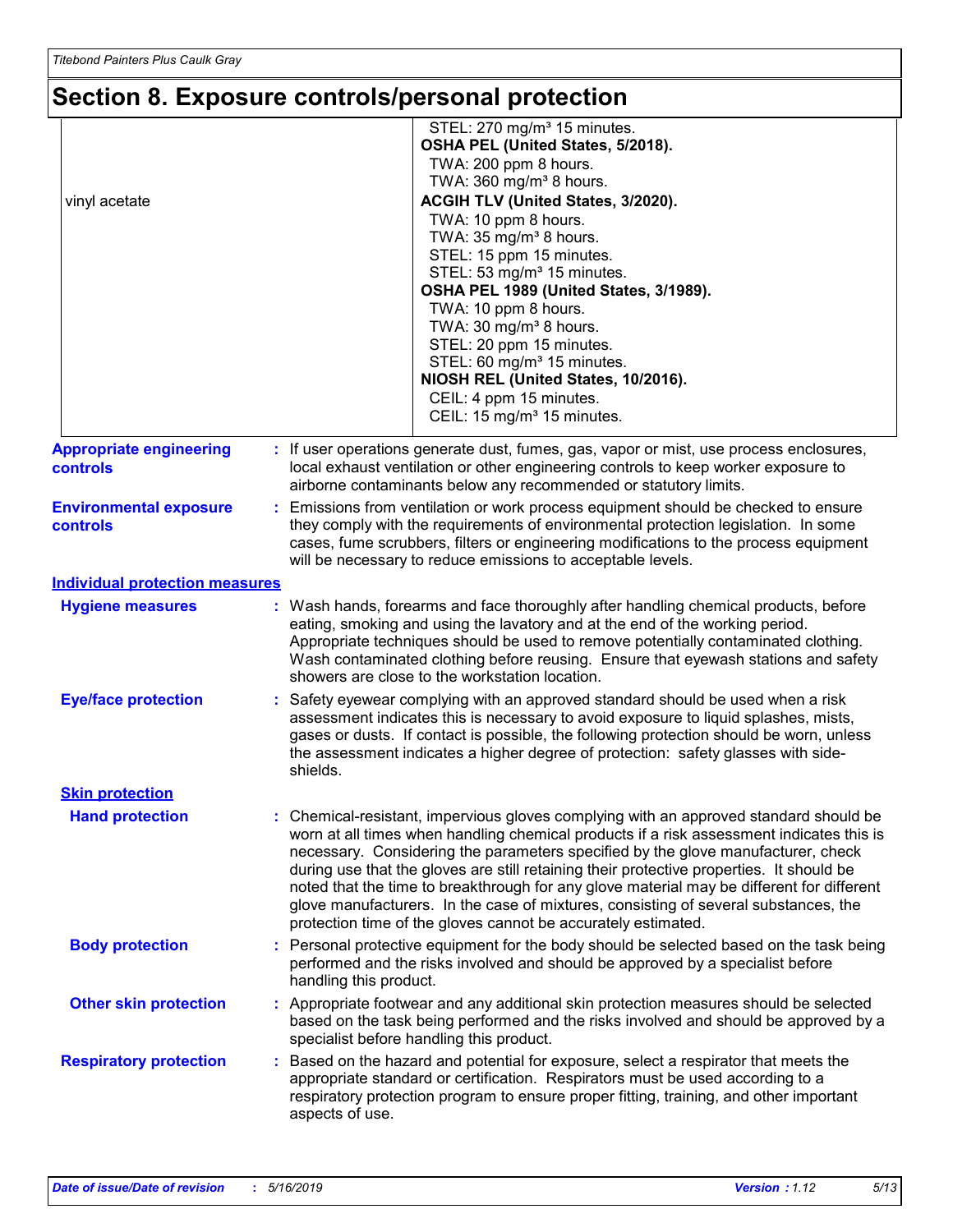### **Section 9. Physical and chemical properties**

#### **Appearance**

| <b>Physical state</b>                             | : Liquid. [Paste.]                                                 |
|---------------------------------------------------|--------------------------------------------------------------------|
| <b>Color</b>                                      | Gray.                                                              |
| <b>Odor</b>                                       | : Sweet. Acrylic.                                                  |
| <b>Odor threshold</b>                             | $:$ Not available.                                                 |
| pH                                                | $: 7.5 \text{ to } 8.5$                                            |
| <b>Melting point</b>                              | : <0°C (<32°F)                                                     |
| <b>Boiling point</b>                              | : >93.333°C (>200°F)                                               |
| <b>Flash point</b>                                | : Closed cup: $>93.3^{\circ}$ C ( $>199.9^{\circ}$ F) [Closed cup] |
| <b>Evaporation rate</b>                           | $<$ 1 (butyl acetate = 1)                                          |
| <b>Flammability (solid, gas)</b>                  | : Not available.                                                   |
| Lower and upper explosive<br>(flammable) limits   | : Not available.                                                   |
| <b>VOC (less water, less</b><br>exempt solvents)  | $: 50$ g/l                                                         |
| <b>Volatility</b>                                 | : 27 to 29% ( $v/v$ ), 16.9 to 17.2% ( $w/w$ )                     |
| <b>Vapor pressure</b>                             | $: 2.3$ kPa (17.1 mm Hg) [room temperature]                        |
| <b>Vapor density</b>                              | : $>1$ [Air = 1]                                                   |
| <b>Relative density</b>                           | : 1.68                                                             |
| <b>Solubility</b>                                 | Soluble in the following materials: cold water and hot water.      |
| <b>Solubility in water</b>                        | : Not available.                                                   |
| <b>Partition coefficient: n-</b><br>octanol/water | : Not available.                                                   |
| <b>Auto-ignition temperature</b>                  | $:$ Not available.                                                 |
| <b>Decomposition temperature</b>                  | : Not available.                                                   |
| <b>Viscosity</b>                                  | : Not available.                                                   |

### **Section 10. Stability and reactivity**

| <b>Reactivity</b>                            |    | : No specific test data related to reactivity available for this product or its ingredients.              |
|----------------------------------------------|----|-----------------------------------------------------------------------------------------------------------|
| <b>Chemical stability</b>                    |    | : The product is stable.                                                                                  |
| <b>Possibility of hazardous</b><br>reactions |    | : Under normal conditions of storage and use, hazardous reactions will not occur.                         |
| <b>Conditions to avoid</b>                   |    | : No specific data.                                                                                       |
| <b>Incompatible materials</b>                | ÷. | No specific data.                                                                                         |
| <b>Hazardous decomposition</b><br>products   |    | : Under normal conditions of storage and use, hazardous decomposition products should<br>not be produced. |

### **Section 11. Toxicological information**

**Information on toxicological effects**

**Acute toxicity**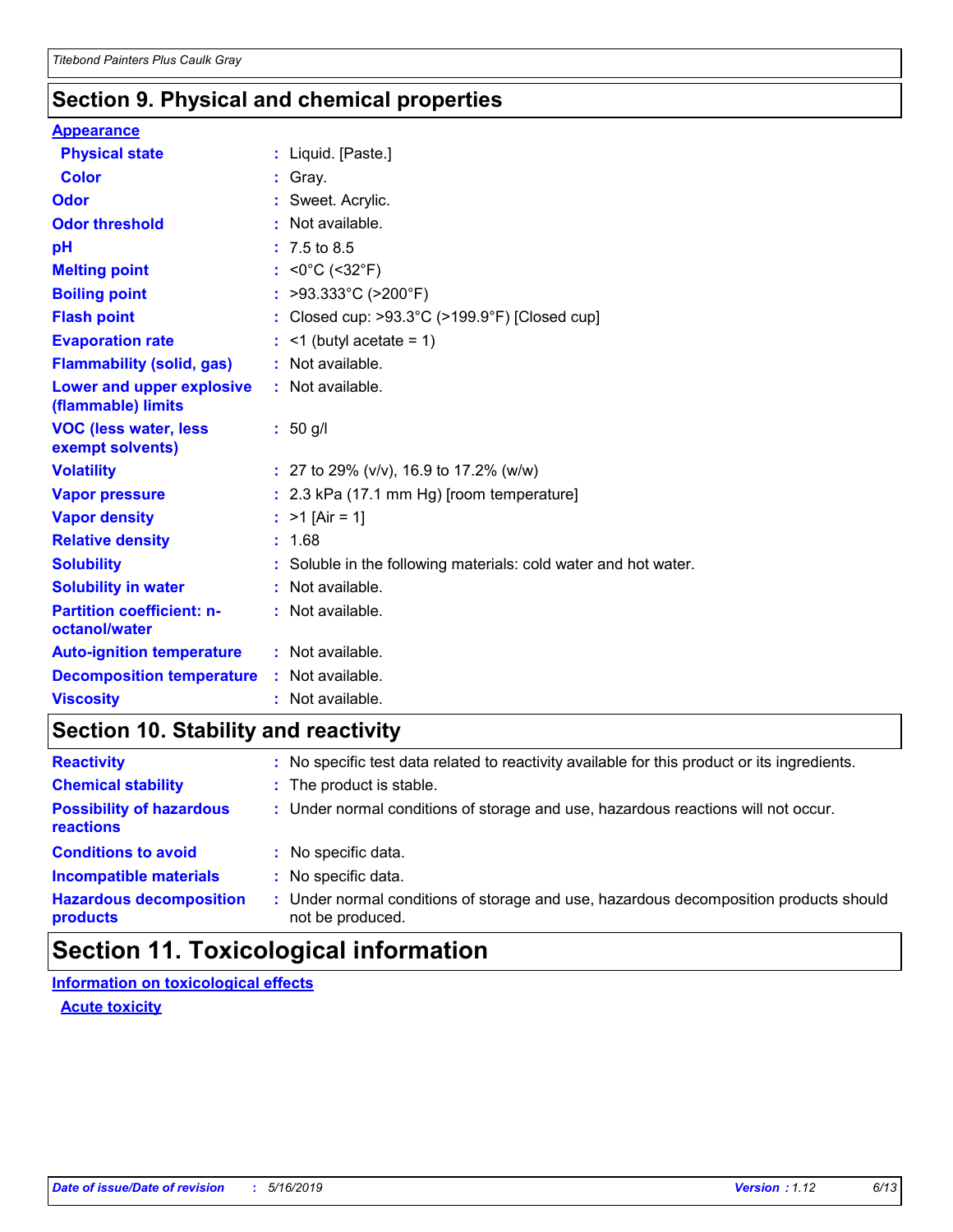### **Section 11. Toxicological information**

| <b>Product/ingredient name</b> | <b>Result</b>                | <b>Species</b> | <b>Dose</b>             | <b>Exposure</b> |
|--------------------------------|------------------------------|----------------|-------------------------|-----------------|
| <b>ethanediol</b>              | <b>LC50 Inhalation Vapor</b> | Rat            | 10.92 mg/l              | 4 hours         |
|                                | LD50 Oral                    | Rat            | 4700 mg/kg              |                 |
| acetaldehyde                   | LC50 Inhalation Gas.         | Rat            | 13300 ppm               | 4 hours         |
|                                | LD50 Dermal                  | Rabbit         | 3540 mg/kg              |                 |
|                                | LD50 Oral                    | Rat            | 661 mg/kg               |                 |
| vinyl acetate                  | <b>LC50 Inhalation Vapor</b> | Rat            | 11400 mg/m <sup>3</sup> | l4 hours        |
|                                | LD50 Dermal                  | Rabbit         | 2335 mg/kg              |                 |
|                                | LD50 Oral                    | Rat            | 2900 mg/kg              |                 |

#### **Irritation/Corrosion**

| <b>Product/ingredient name</b> | <b>Result</b>            | <b>Species</b> | <b>Score</b> | <b>Exposure</b>    | <b>Observation</b>       |
|--------------------------------|--------------------------|----------------|--------------|--------------------|--------------------------|
| ethanediol                     | Eyes - Mild irritant     | Rabbit         |              | 24 hours 500       |                          |
|                                | Eyes - Mild irritant     | Rabbit         |              | mq<br>hours 100    | $\overline{\phantom{a}}$ |
|                                | Eyes - Moderate irritant | Rabbit         |              | mq<br>6 hours 1440 |                          |
|                                | Skin - Mild irritant     | Rabbit         |              | mg<br>555 mg       |                          |
| acetaldehyde                   | Eyes - Severe irritant   | Rabbit         |              | 40 mg              | $\overline{\phantom{0}}$ |
|                                | Skin - Mild irritant     | Rabbit         |              | 500 mg             | $\overline{\phantom{0}}$ |

#### **Conclusion/Summary**

**Skin :** Prolonged or repeated contact can defat the skin and lead to irritation, cracking and/or dermatitis.

**Eyes :** This product may irritate eyes upon contact.

**Respiratory :** May cause respiratory irritation.

#### **Sensitization**

Not available.

#### **Conclusion/Summary**

**Skin :** May cause allergic reactions in certain individuals.

#### **Mutagenicity**

Not available.

#### **Carcinogenicity**

Not available.

#### **Classification**

| <b>Product/ingredient name</b> | <b>OSHA</b> | <b>IARC</b> |                                                  |
|--------------------------------|-------------|-------------|--------------------------------------------------|
| acetaldehyde<br>vinyl acetate  |             | 2B<br>2Β    | Reasonably anticipated to be a human carcinogen. |

#### **Reproductive toxicity**

Not available.

#### **Teratogenicity**

Not available.

#### **Specific target organ toxicity (single exposure)**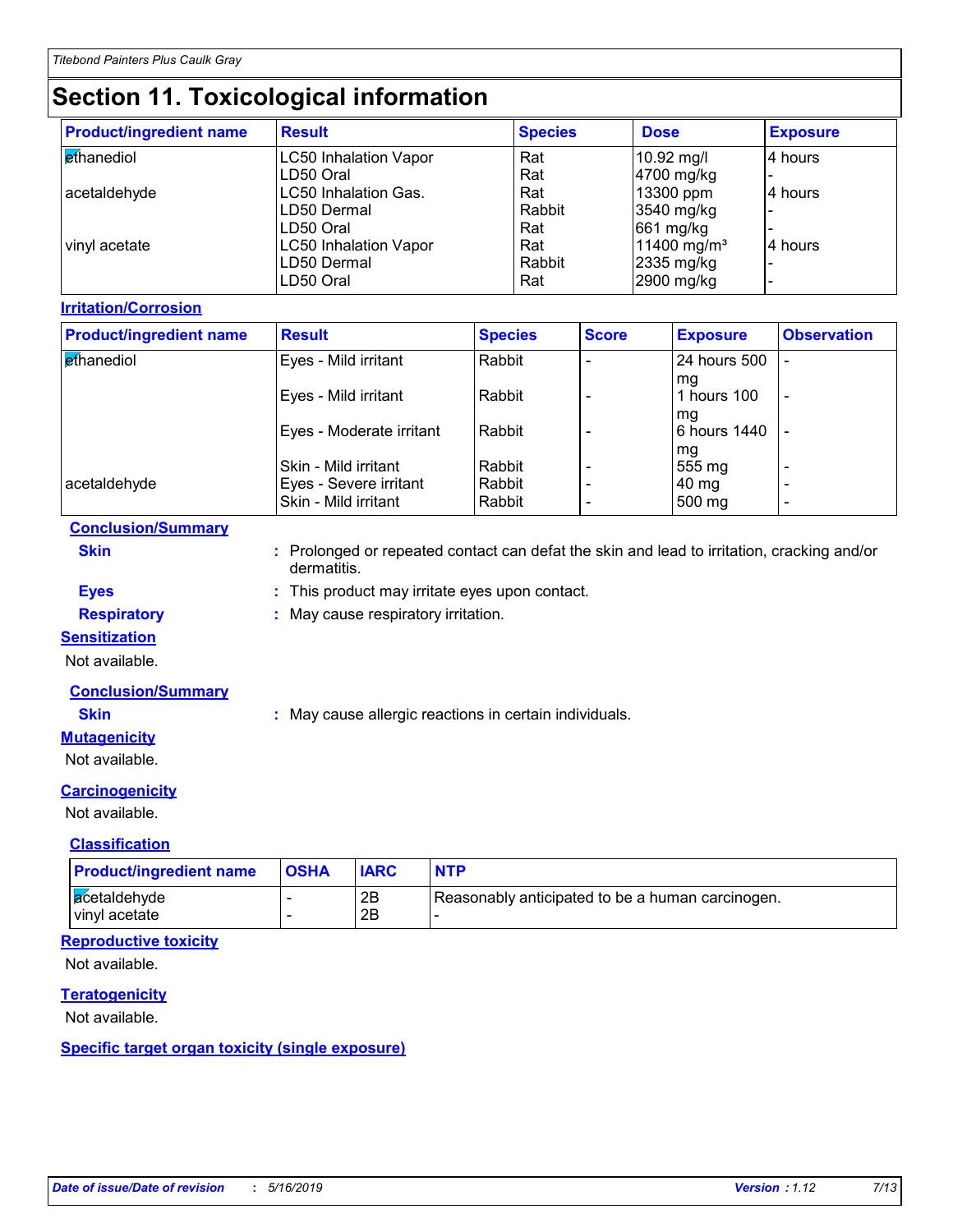### **Section 11. Toxicological information**

| <b>Name</b>                                                                              |  |                                                                                                           | <b>Category</b> | <b>Route of</b><br>exposure | <b>Target organs</b>                                         |  |  |
|------------------------------------------------------------------------------------------|--|-----------------------------------------------------------------------------------------------------------|-----------------|-----------------------------|--------------------------------------------------------------|--|--|
| ethanediol                                                                               |  |                                                                                                           | Category 1      | oral                        | blood, central<br>nervous system<br>(CNS), kidneys,<br>liver |  |  |
| <b>Specific target organ toxicity (repeated exposure)</b>                                |  |                                                                                                           |                 |                             |                                                              |  |  |
| <b>Name</b>                                                                              |  |                                                                                                           | <b>Category</b> | <b>Route of</b><br>exposure | <b>Target organs</b>                                         |  |  |
| ethanediol                                                                               |  |                                                                                                           | Category 2      | oral                        | kidneys                                                      |  |  |
| <b>Aspiration hazard</b><br>Not available.                                               |  |                                                                                                           |                 |                             |                                                              |  |  |
| <b>Information on the likely</b><br>routes of exposure                                   |  | : Routes of entry anticipated: Oral, Dermal, Inhalation.                                                  |                 |                             |                                                              |  |  |
| <b>Potential acute health effects</b>                                                    |  |                                                                                                           |                 |                             |                                                              |  |  |
| <b>Eye contact</b>                                                                       |  | This product may irritate eyes upon contact.                                                              |                 |                             |                                                              |  |  |
| <b>Inhalation</b>                                                                        |  | No known significant effects or critical hazards.                                                         |                 |                             |                                                              |  |  |
| <b>Skin contact</b>                                                                      |  | Defatting to the skin. May cause skin dryness and irritation.                                             |                 |                             |                                                              |  |  |
| <b>Ingestion</b>                                                                         |  | : No known significant effects or critical hazards.                                                       |                 |                             |                                                              |  |  |
| <b>Symptoms related to the physical, chemical and toxicological characteristics</b>      |  |                                                                                                           |                 |                             |                                                              |  |  |
| <b>Eye contact</b>                                                                       |  | : No specific data.                                                                                       |                 |                             |                                                              |  |  |
| <b>Inhalation</b>                                                                        |  | : No specific data.                                                                                       |                 |                             |                                                              |  |  |
| <b>Skin contact</b>                                                                      |  | : Adverse symptoms may include the following:<br>irritation<br>dryness<br>cracking                        |                 |                             |                                                              |  |  |
| <b>Ingestion</b>                                                                         |  | : No specific data.                                                                                       |                 |                             |                                                              |  |  |
| Delayed and immediate effects and also chronic effects from short and long term exposure |  |                                                                                                           |                 |                             |                                                              |  |  |
| <b>Short term exposure</b>                                                               |  |                                                                                                           |                 |                             |                                                              |  |  |
| <b>Potential immediate</b><br>effects                                                    |  | : Not available.                                                                                          |                 |                             |                                                              |  |  |
| <b>Potential delayed effects</b>                                                         |  | : Not available.                                                                                          |                 |                             |                                                              |  |  |
| <b>Long term exposure</b><br><b>Potential immediate</b><br>effects                       |  | : Not available.                                                                                          |                 |                             |                                                              |  |  |
| <b>Potential delayed effects</b>                                                         |  | : Not available.                                                                                          |                 |                             |                                                              |  |  |
| <b>Potential chronic health effects</b>                                                  |  |                                                                                                           |                 |                             |                                                              |  |  |
| Not available.                                                                           |  |                                                                                                           |                 |                             |                                                              |  |  |
| <b>Conclusion/Summary</b>                                                                |  | : May cause allergic reactions in certain individuals.                                                    |                 |                             |                                                              |  |  |
| <b>General</b>                                                                           |  | : Prolonged or repeated contact can defat the skin and lead to irritation, cracking and/or<br>dermatitis. |                 |                             |                                                              |  |  |
| <b>Carcinogenicity</b>                                                                   |  | May cause cancer if inhaled. Risk of cancer depends on duration and level of exposure.                    |                 |                             |                                                              |  |  |
| <b>Mutagenicity</b>                                                                      |  | No known significant effects or critical hazards.                                                         |                 |                             |                                                              |  |  |
| <b>Teratogenicity</b>                                                                    |  | No known significant effects or critical hazards.                                                         |                 |                             |                                                              |  |  |
| <b>Developmental effects</b>                                                             |  | No known significant effects or critical hazards.                                                         |                 |                             |                                                              |  |  |
| <b>Fertility effects</b>                                                                 |  | No known significant effects or critical hazards.                                                         |                 |                             |                                                              |  |  |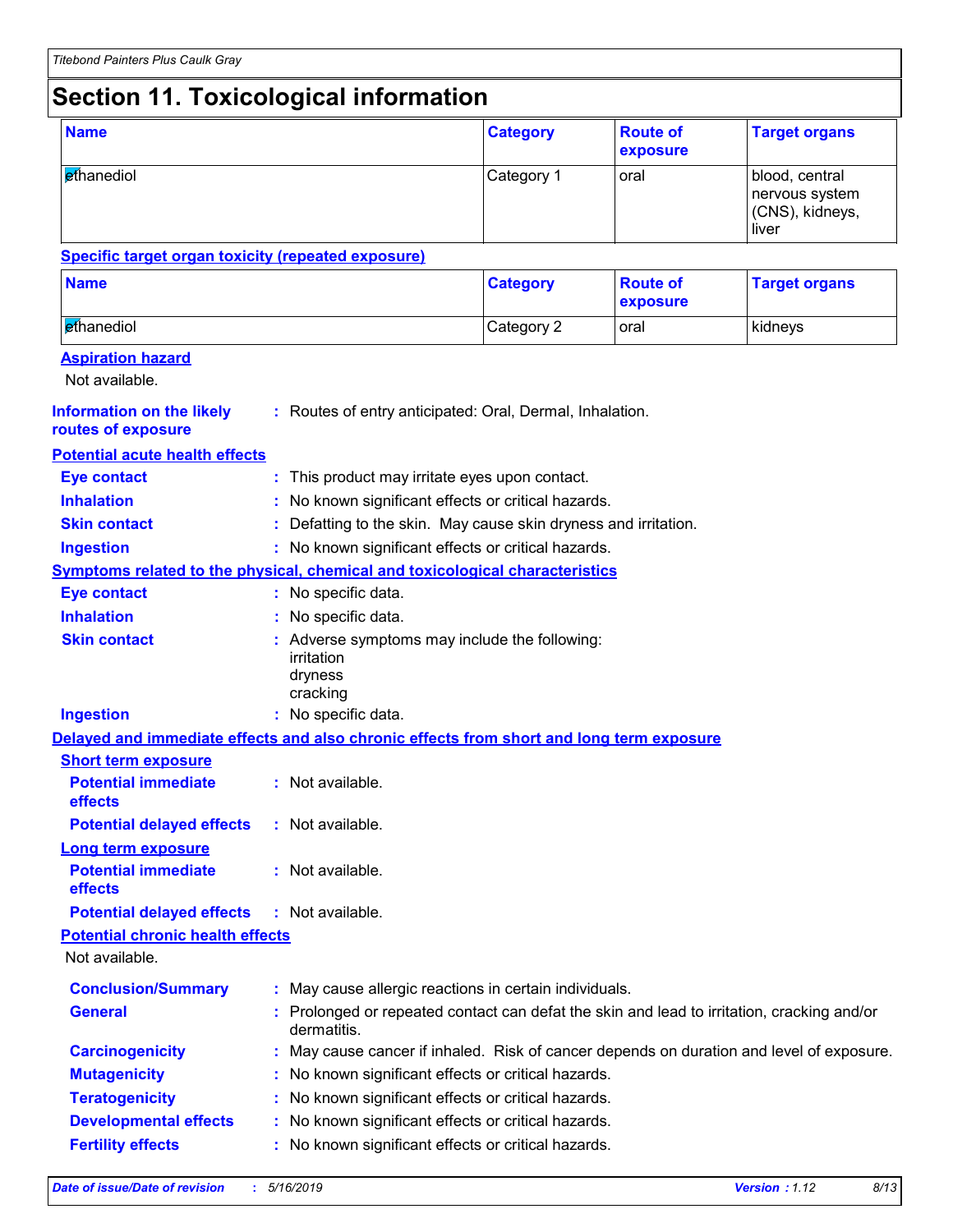### **Section 11. Toxicological information**

#### **Numerical measures of toxicity**

**Acute toxicity estimates**

Not available.

### **Section 12. Ecological information**

#### **Toxicity**

| <b>Product/ingredient name</b> | <b>Result</b>                        | <b>Species</b>                                | <b>Exposure</b> |
|--------------------------------|--------------------------------------|-----------------------------------------------|-----------------|
| ethanediol                     | Acute EC50 10940 mg/l                | Algae - Selenastrum                           | 96 hours        |
|                                |                                      | capriocornutum                                |                 |
|                                | Acute LC50 6900000 µg/l Fresh water  | Crustaceans - Ceriodaphnia<br>dubia - Neonate | 48 hours        |
|                                | Acute LC50 41000 mg/l Fresh water    | Daphnia - Daphnia magna -<br>Neonate          | 48 hours        |
|                                | Acute LC50 8050000 µg/l Fresh water  | Fish - Pimephales promelas                    | 96 hours        |
|                                | Chronic NOEC 10000 mg/l              | Algae - Selenastrum                           | 96 hours        |
|                                |                                      | capriocornutum                                |                 |
| acetaldehyde                   | Acute EC50 236600 µg/l Fresh water   | Algae - Navicula seminulum                    | 96 hours        |
|                                | Acute EC50 48250 µg/l Fresh water    | Daphnia - Daphnia magna -<br>l Larvae         | 48 hours        |
|                                | Acute LC50 >100000 µg/l Marine water | Crustaceans - Crangon crangon -<br>Adult      | 48 hours        |
|                                | Acute LC50 30800 µg/l Fresh water    | Fish - Pimephales promelas                    | 96 hours        |
| vinyl acetate                  | Acute EC50 8.81 mg/l                 | Algae - Pseudokirchnerella<br>subcapitata     | 96 hours        |
|                                | Acute EC50 12.6 mg/l                 | Daphnia                                       | 48 hours        |
|                                | Acute LC50 10000 to 100000 µg/l      | Crustaceans - Crangon crangon -               | 48 hours        |
|                                | Marine water                         | Larvae                                        |                 |
|                                | Acute LC50 14000 µg/l Fresh water    | Fish - Pimephales promelas                    | 96 hours        |
|                                | Chronic NOEC 1.58 mg/l               | Algae - Pseudokirchnerella<br>subcapitata     | 96 hours        |

#### **Persistence and degradability**

| <b>Product/ingredient name</b> | <b>Aquatic half-life</b> | <b>Photolysis</b> | Biodegradability |
|--------------------------------|--------------------------|-------------------|------------------|
| ethanediol                     |                          |                   | Readily          |
| vinyl acetate                  |                          |                   | Readily          |

#### **Bioaccumulative potential**

| <b>Product/ingredient name</b> | $LogP_{ow}$ | <b>BCF</b> | <b>Potential</b> |
|--------------------------------|-------------|------------|------------------|
| ethanediol                     | $-1.36$     | 10         | low              |
| acetaldehyde                   | 0.45        |            | low              |
| vinyl acetate                  | 0.73        | 3.16       | low              |

**Mobility in soil**

**:** Not available.

**coefficient (KOC)**

**Soil/water partition** 

**Other adverse effects** : No known significant effects or critical hazards.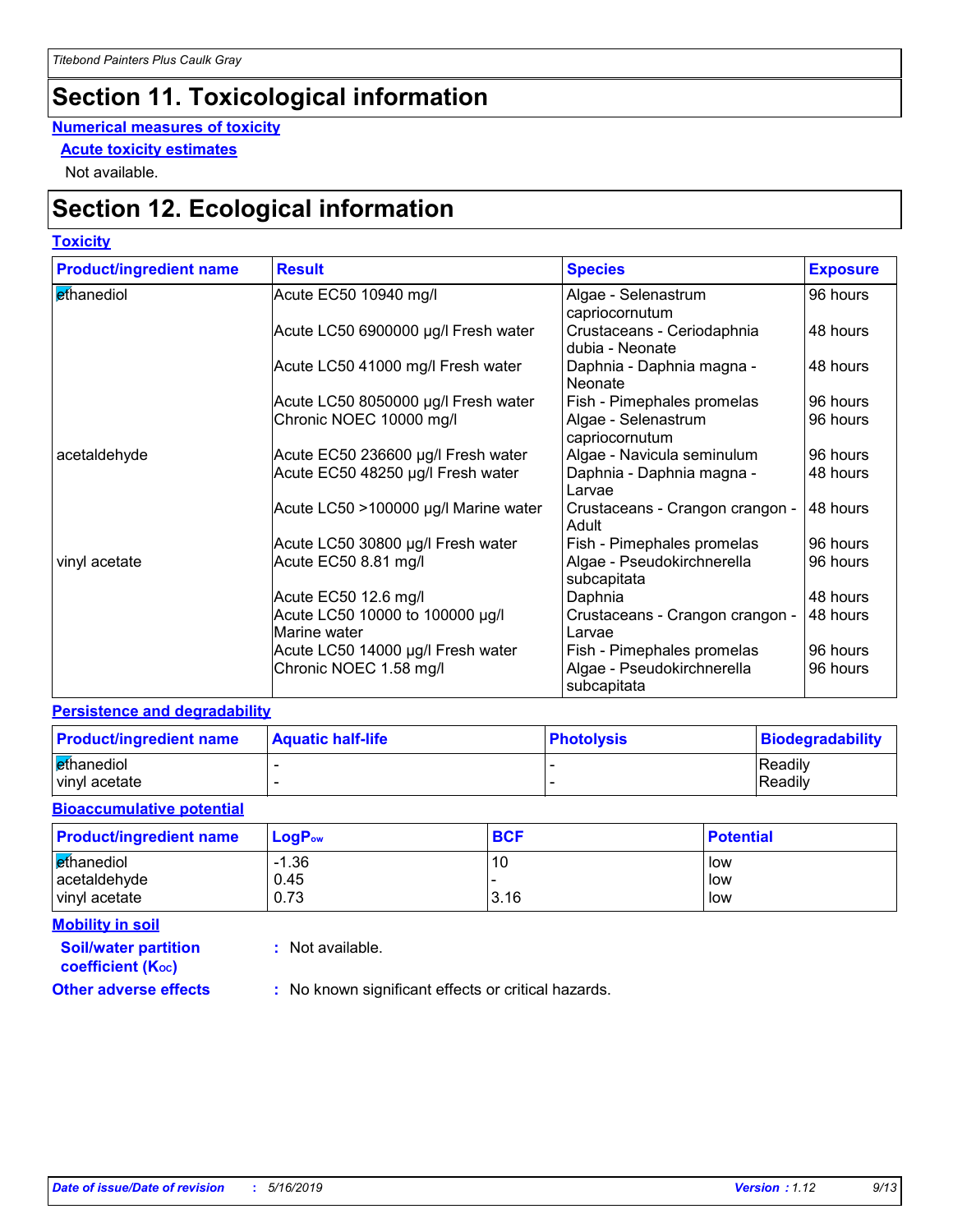### **Section 13. Disposal considerations**

#### **Disposal methods :**

The generation of waste should be avoided or minimized wherever possible. Disposal of this product, solutions and any by-products should at all times comply with the requirements of environmental protection and waste disposal legislation and any regional local authority requirements. Dispose of surplus and non-recyclable products via a licensed waste disposal contractor. Waste should not be disposed of untreated to the sewer unless fully compliant with the requirements of all authorities with jurisdiction. Waste packaging should be recycled. Incineration or landfill should only be considered when recycling is not feasible. This material and its container must be disposed of in a safe way. Care should be taken when handling emptied containers that have not been cleaned or rinsed out. Empty containers or liners may retain some product residues. Avoid dispersal of spilled material and runoff and contact with soil, waterways, drains and sewers.

### **Section 14. Transport information**

|                                      | <b>DOT</b><br><b>Classification</b> | <b>TDG</b><br><b>Classification</b> | <b>Mexico</b><br><b>Classification</b> | <b>ADR/RID</b>               | <b>IMDG</b>              | <b>IATA</b>              |
|--------------------------------------|-------------------------------------|-------------------------------------|----------------------------------------|------------------------------|--------------------------|--------------------------|
| <b>UN number</b>                     | Not regulated.                      | Not regulated.                      | Not regulated.                         | Not regulated.               | Not regulated.           | Not regulated.           |
| <b>UN proper</b><br>shipping name    | $\qquad \qquad \blacksquare$        |                                     |                                        |                              |                          |                          |
| <b>Transport</b><br>hazard class(es) | $\overline{\phantom{m}}$            | $\overline{\phantom{0}}$            | $\qquad \qquad$                        | $\qquad \qquad \blacksquare$ | $\overline{\phantom{0}}$ | $\overline{\phantom{0}}$ |
| <b>Packing group</b>                 | $\qquad \qquad \blacksquare$        |                                     |                                        |                              |                          |                          |
| <b>Environmental</b><br>hazards      | No.                                 | No.                                 | No.                                    | No.                          | No.                      | No.                      |

### **Section 15. Regulatory information**

#### **U.S. Federal regulations**

#### **SARA 302/304**

**Composition/information on ingredients**

|                                               |                           |                                                       | <b>SARA 302 TPQ</b> |           | <b>SARA 304 RQ</b> |           |
|-----------------------------------------------|---------------------------|-------------------------------------------------------|---------------------|-----------|--------------------|-----------|
| <b>Name</b>                                   | $\frac{9}{6}$             |                                                       | <b>EHS</b><br>(lbs) | (gallons) | (lbs)              | (gallons) |
| <b>Vinyl</b> acetate                          | 1≥                        | Yes.                                                  | 1000                | 129       | 5000               | 644.8     |
| <b>SARA 304 RQ</b>                            |                           | : 909090.9 lbs / 412727.3 kg [64899.4 gal / 245671 L] |                     |           |                    |           |
| <b>SARA 311/312</b>                           |                           |                                                       |                     |           |                    |           |
| <b>Classification</b>                         | HNOC - Defatting irritant | : CARCINOGENICITY - Category 1A                       |                     |           |                    |           |
| <b>Composition/information on ingredients</b> |                           |                                                       |                     |           |                    |           |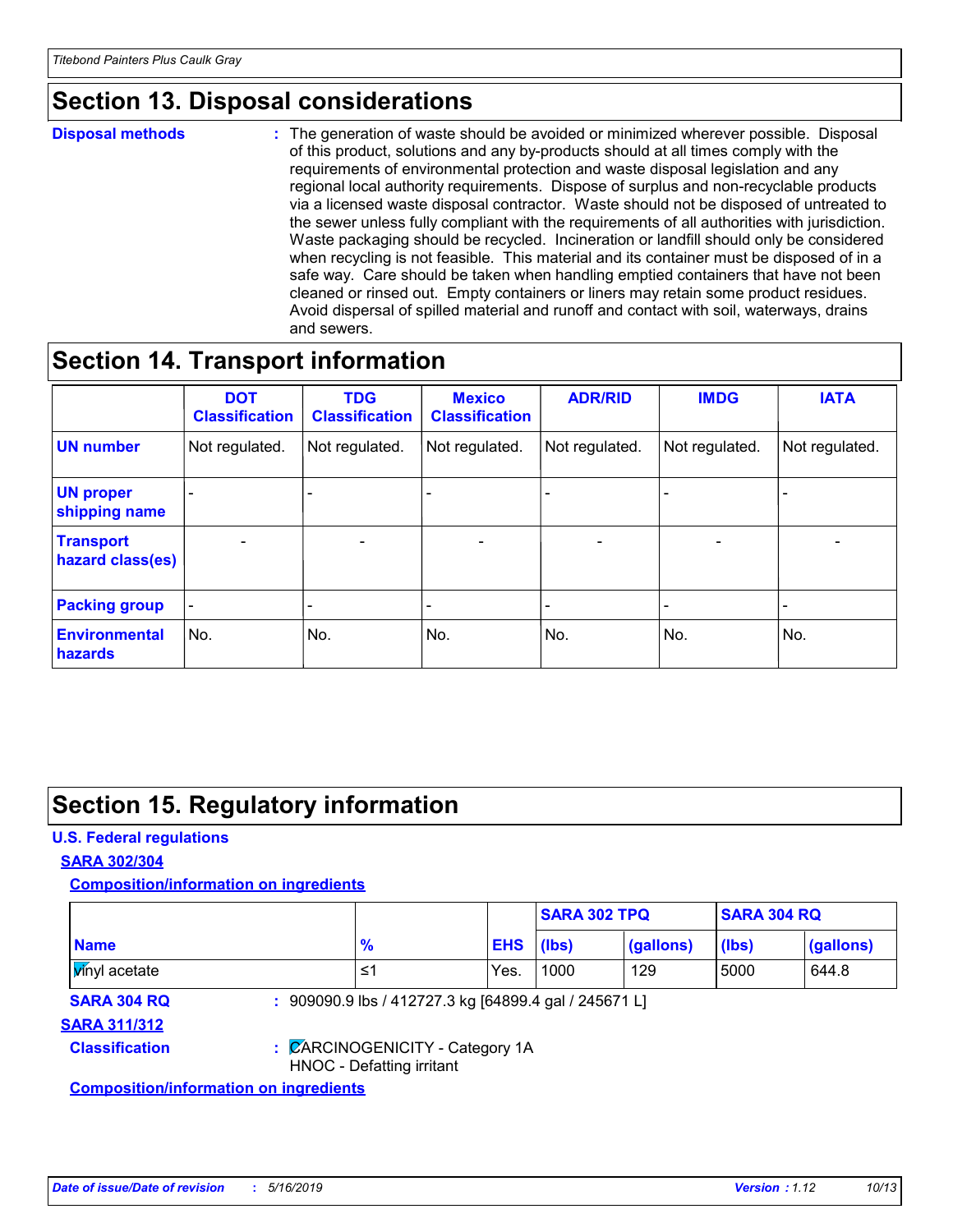### **Section 15. Regulatory information**

| <b>Name</b>       | $\frac{9}{6}$ | <b>Classification</b>                              |
|-------------------|---------------|----------------------------------------------------|
| <b>ethanediol</b> | $\leq$ 3      | ACUTE TOXICITY (oral) - Category 4                 |
|                   |               | <b>SKIN IRRITATION - Category 2</b>                |
|                   |               | <b>EYE IRRITATION - Category 2B</b>                |
|                   |               | SPECIFIC TARGET ORGAN TOXICITY (SINGLE EXPOSURE) - |
|                   |               | Category 1                                         |
|                   |               | SPECIFIC TARGET ORGAN TOXICITY (REPEATED           |
|                   |               | <b>EXPOSURE) - Category 2</b>                      |
| acetaldehyde      | ≤1            | <b>FLAMMABLE LIQUIDS - Category 1</b>              |
|                   |               | <b>ACUTE TOXICITY (oral) - Category 4</b>          |
|                   |               | <b>ACUTE TOXICITY (inhalation) - Category 4</b>    |
|                   |               | <b>EYE IRRITATION - Category 2A</b>                |
|                   |               | <b>CARCINOGENICITY - Category 2</b>                |
| vinyl acetate     | ≤1            | <b>FLAMMABLE LIQUIDS - Category 2</b>              |
|                   |               | <b>CARCINOGENICITY - Category 2</b>                |

#### **SARA 313**

|                                           | <b>Product name</b>                                         | <b>CAS number</b>                           | $\frac{9}{6}$    |
|-------------------------------------------|-------------------------------------------------------------|---------------------------------------------|------------------|
| <b>Form R - Reporting</b><br>requirements | l <mark>e</mark> thanediol<br>acetaldehyde<br>vinyl acetate | $107 - 21 - 1$<br>75-07-0<br>$108 - 05 - 4$ | '≤3<br>≤1<br>≤1  |
| <b>Supplier notification</b>              | <b>Ethanediol</b><br>acetaldehyde<br>vinyl acetate          | $107 - 21 - 1$<br>75-07-0<br>$108 - 05 - 4$ | צ≥ا<br>≤1<br>∣≤1 |

SARA 313 notifications must not be detached from the SDS and any copying and redistribution of the SDS shall include copying and redistribution of the notice attached to copies of the SDS subsequently redistributed.

#### **State regulations**

| <b>Massachusetts</b>        | : The following components are listed: ETHYLENE GLYCOL; 1,2-DIHYDROXYETHANE                                                                                  |
|-----------------------------|--------------------------------------------------------------------------------------------------------------------------------------------------------------|
| <b>New York</b>             | : The following components are listed: Ethylene glycol; Acetaldehyde; Ethanal; Vinyl<br>acetate                                                              |
| <b>New Jersey</b>           | : The following components are listed: ETHYLENE GLYCOL; 1,2-ETHANEDIOL;<br>ACETALDEHYDE; ACETIC ALDEHYDE; VINYL ACETATE; ACETIC ACID ETHENYL<br><b>ESTER</b> |
| Pennsylvania                | : The following components are listed: 1,2-ETHANEDIOL; ACETALDEHYDE; ACETIC<br><b>ACID ETHENYL ESTER</b>                                                     |
| $\sim$ $\sim$ $\sim$ $\sim$ |                                                                                                                                                              |

#### **California Prop. 65**

**A** WARNING: This product can expose you to chemicals including Acetaldehyde, which is known to the State of California to cause cancer, and Ethylene Glycol, which is known to the State of California to cause birth defects or other reproductive harm. For more information go to www.P65Warnings.ca.gov.

| <b>Ingredient name</b>                 | No significant risk<br>level | <b>Maximum</b><br>acceptable dosage<br><b>level</b> |
|----------------------------------------|------------------------------|-----------------------------------------------------|
| <b>Ethylene Glycol</b><br>acetaldehyde | Yes.                         | Yes.                                                |
|                                        |                              |                                                     |

**International regulations**

**Chemical Weapon Convention List Schedules I, II & III Chemicals**

Not listed.

#### **Montreal Protocol**

Not listed.

**Stockholm Convention on Persistent Organic Pollutants**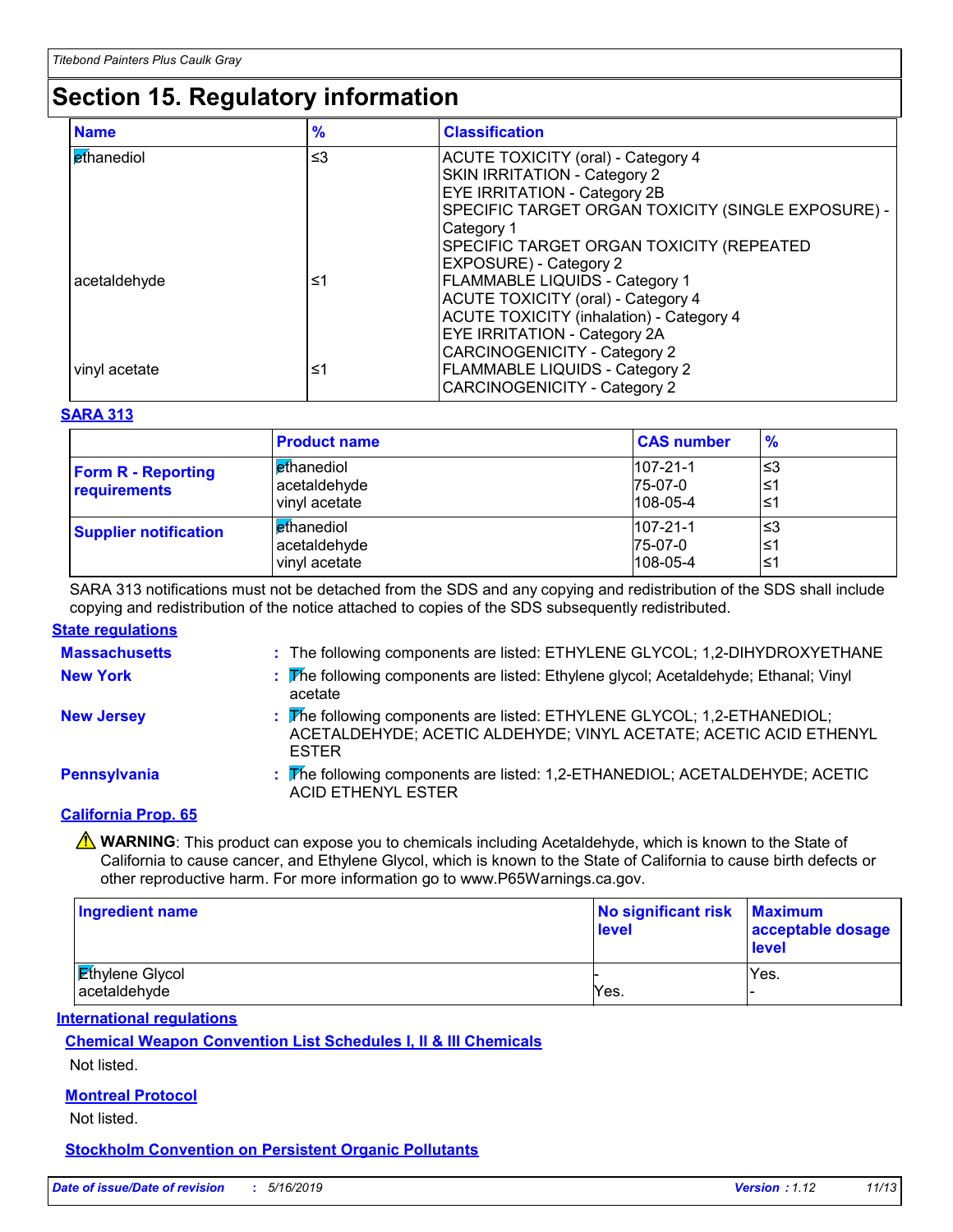### **Section 15. Regulatory information**

#### Not listed.

#### **UNECE Aarhus Protocol on POPs and Heavy Metals**

Not listed.

#### **Inventory list**

**China :** All components are listed or exempted.

**United States TSCA 8(b) inventory**

**:** All components are active or exempted.

### **Section 16. Other information**

**Hazardous Material Information System (U.S.A.)**



**Caution: HMIS® ratings are based on a 0-4 rating scale, with 0 representing minimal hazards or risks, and 4 representing significant hazards or risks. Although HMIS® ratings and the associated label are not required on SDSs or products leaving a facility under 29 CFR 1910.1200, the preparer may choose to provide them. HMIS® ratings are to be used with a fully implemented HMIS® program. HMIS® is a registered trademark and service mark of the American Coatings Association, Inc.**

**The customer is responsible for determining the PPE code for this material. For more information on HMIS® Personal Protective Equipment (PPE) codes, consult the HMIS® Implementation Manual.**

#### **National Fire Protection Association (U.S.A.)**



**Reprinted with permission from NFPA 704-2001, Identification of the Hazards of Materials for Emergency Response Copyright ©1997, National Fire Protection Association, Quincy, MA 02269. This reprinted material is not the complete and official position of the National Fire Protection Association, on the referenced subject which is represented only by the standard in its entirety.**

**Copyright ©2001, National Fire Protection Association, Quincy, MA 02269. This warning system is intended to be interpreted and applied only by properly trained individuals to identify fire, health and reactivity hazards of chemicals. The user is referred to certain limited number of chemicals with recommended classifications in NFPA 49 and NFPA 325, which would be used as a guideline only. Whether the chemicals are classified by NFPA or not, anyone using the 704 systems to classify chemicals does so at their own risk.**

#### **Procedure used to derive the classification**

| <b>Classification</b><br><b>ZARCINOGENICITY - Category 1A</b> |             | <b>Justification</b><br>Expert judgment |  |
|---------------------------------------------------------------|-------------|-----------------------------------------|--|
|                                                               |             |                                         |  |
| Date of printing                                              | : 4/22/2022 |                                         |  |
| Date of issue/Date of<br>revision                             | : 5/16/2019 |                                         |  |
| Date of previous issue                                        | : 5/16/2019 |                                         |  |
| <b>Version</b>                                                | : 1.12      |                                         |  |